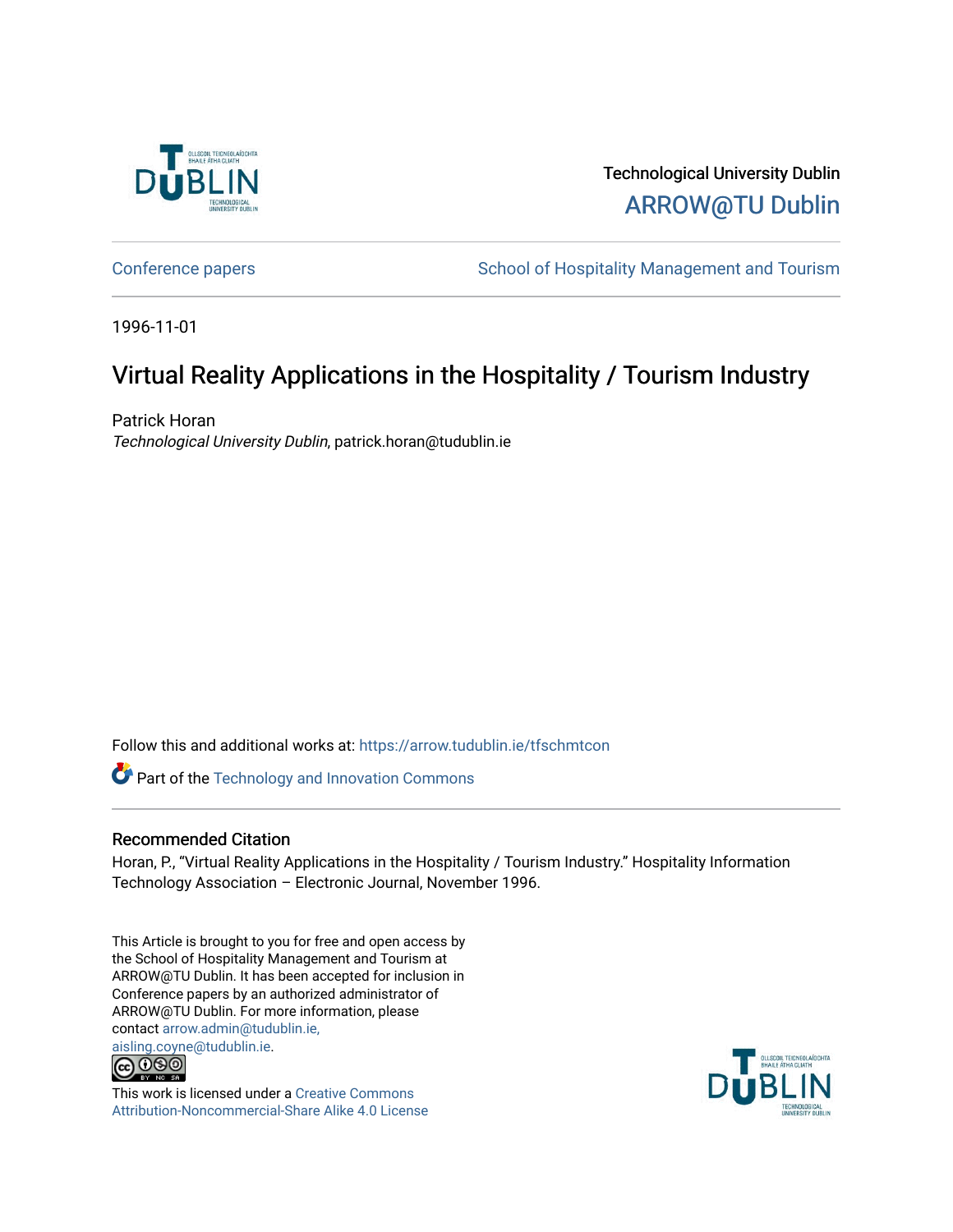# **"The World is What You Make It" - An Application of Virtual Reality to the Tourism Industry.**

**Patrick Horan**,

Lecturer in Computer Applications, DIT, Cathal Brugha St.

> **Dr. Ciaran Mac Donaill**, DMC, DIT, Aungier St.

#### **1.1. Introduction.**

In this paper the possible applications of VR to the Tourism Industry are discussed. In order to develop an application for any industry one must first get a clear understanding of that industry. Once this is achieved the next step is to develop an application to suit the needs of the Industry. The Industry in question here is the Tourism Industry and this paper begins by discussing the Tourism Industry and more specifically the relationship between Tourism and technology. This is absolutely essential in order to understand how the use of VR will impact on the Tourism Industry in the future.

# **1.2. The Tourism Industry.**

The Tourism Industry is comprised of many sectors, groups and organisations, and to date there is no internationally accepted definition. However, the United Nations Conference on International Travel and Tourism defined Tourism as:

*the consumption, production and distribution of services for travellers who dwell in some place other than their domiciles or workplace for at least twenty four hours. Shorter sojourns are regarded as mere excursions<sup>1</sup> .*

The Tourism Industry is gaining increasing attention as a major growth sector with great potential. As the largest contributor to the global economy, Tourism employs 255 million people world-wide which accounts for 11% of the global workforce<sup>2</sup>. It is estimated that Tourism will sustain a 5% growth rate over the next decade resulting in an estimated 385 million jobs by the year  $2006<sup>3</sup>$ . The Tourism Industry produces 10.7% of the world's gross national product (GNP) which is estimated to increase to 11.5% by the year  $2006<sup>4</sup>$ . In 1995, international Tourism receipts rose by 7.2% to almost US\$372 billion<sup>5</sup>. This increase follows a relatively constant trend established since 1985. Despite the recession in other industries the Tourism Industry is still growing at a faster rate than international economic growth<sup>6</sup>. Between 1970 and 1990 Tourism grew by nearly 300% and it is expected to grow by half as much again by the end of the century. With such economic growth predicted, Tourism is set to enjoy a further increase and the future long-term growth of the Tourism Industry, from a demand point of view, looks promising.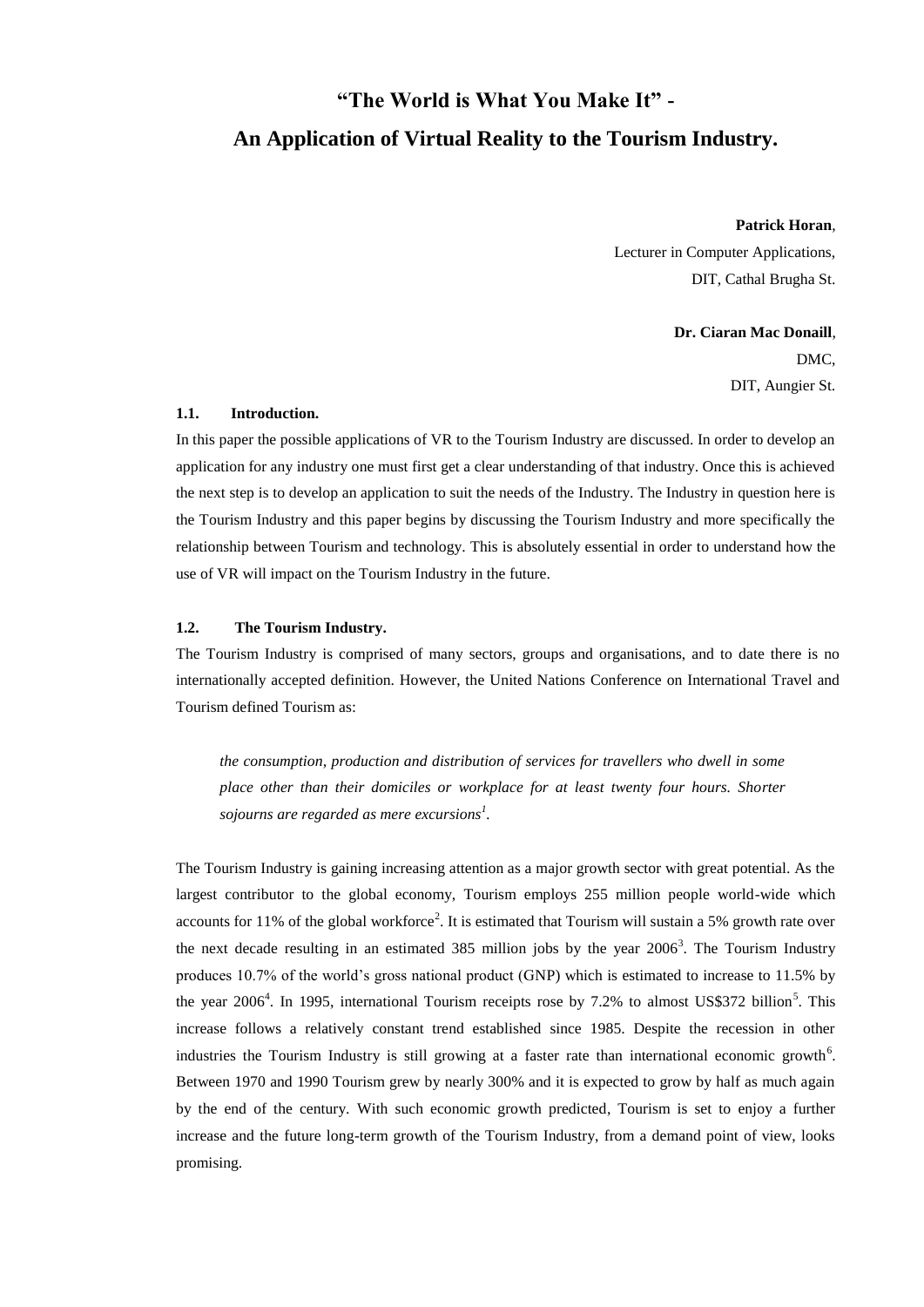Despite the importance of the Tourism Industry to the global economy it is still very dispersed in its structure, comprising of many dispersed groups and services. In fact, Tourism is probably the ultimately dispersed industry<sup>7</sup>, Tourism's relatively low degree of integration, further reinforcing the fragmented nature of the Tourism Industry<sup>8</sup>. Furthermore, there are several changes in the Tourism demand which are causing the Tourism product to become increasingly difficult to control and manage. Firstly, potential customers are becoming more discerning when choosing their Tourism destination. They require better value for money from Tourism providers. Secondly, customers are travelling more frequently and to far greater distances throughout the world, largely due to the advances in airline and communication technologies. Thirdly, Tourists are becoming more knowledgeable and adventurous in their choice of Tourism destination<sup>9</sup>. As such, customers are becoming more global, which means they travel on a worldwide basis beyond normal travel patterns<sup>10</sup>. And finally, customers are demanding a more individualised service and not those packaged by travel agents or tour operators $^{11}$ .

The development of new transport technologies has allowed us to travel further, faster. Each new technological breakthrough has allowed us to make another leap forward in our travel patterns<sup>12</sup>. However, it is already clear that the world's Tourism infrastructure is being increasingly stretched and overloaded. The scale of growth in Tourism will place great pressure on the facilities and amenities required by Tourists<sup>13</sup>. It is clear that future infrastructure projects will be developed at a slower rate than in the past. It will also not be at a pace that will keep up with the projected growth of Tourism. Therefore, looking into the future, the growth of the Tourism Industry is likely to face more constraints from the supply side than the demand side $14$ .

# **1.3. Information Technology in the Tourism Industry.**

Tourism is a very information intensive activity. In few other areas of activity are the generation, gathering, processing, application and communication of information as important for day-to-day operations as they are for the Tourism Industry<sup>15</sup>. Unlike durable and industrial goods, the intangible Tourism product cannot be displayed or inspected at the point of sale before it is purchased. Furthermore, the Tourism product is normally bought long before the time of use and away from the place of consumption. Information is the way the product is presented to the potential Tourist. Consequently, Tourists require a wide variety of specific information on the area, accessibility, facilities, attractions, and activities at the destinations as the provision of timely and accurate information relevant to the potential Tourist's needs is often the key to successful satisfaction of the Tourism demand<sup>16</sup>.

Therefore, largely due to the amount of information necessary the Tourism Industry has been significantly influenced by advances in Information Technology  $(IT)^{17}$ . The original Tourism applications were designed to make improvements in clerical and administrative efficiency, and as Gamble<sup>18</sup> noted, 'the only difference being that computers work at electronic speeds'. Despite the technology playing an essentially passive role, operators gained substantial improvements in efficiency and in many cases this resulted in competitive advantage over other Tourism providers. A new generation of systems has evolved, which are now playing a more active role in operations and management of the Tourism Industry. Broadly, current applications of computer technology in the Tourism Industry can be grouped into three main areas, operational, guest services and management information<sup>19</sup>. IT is permeating all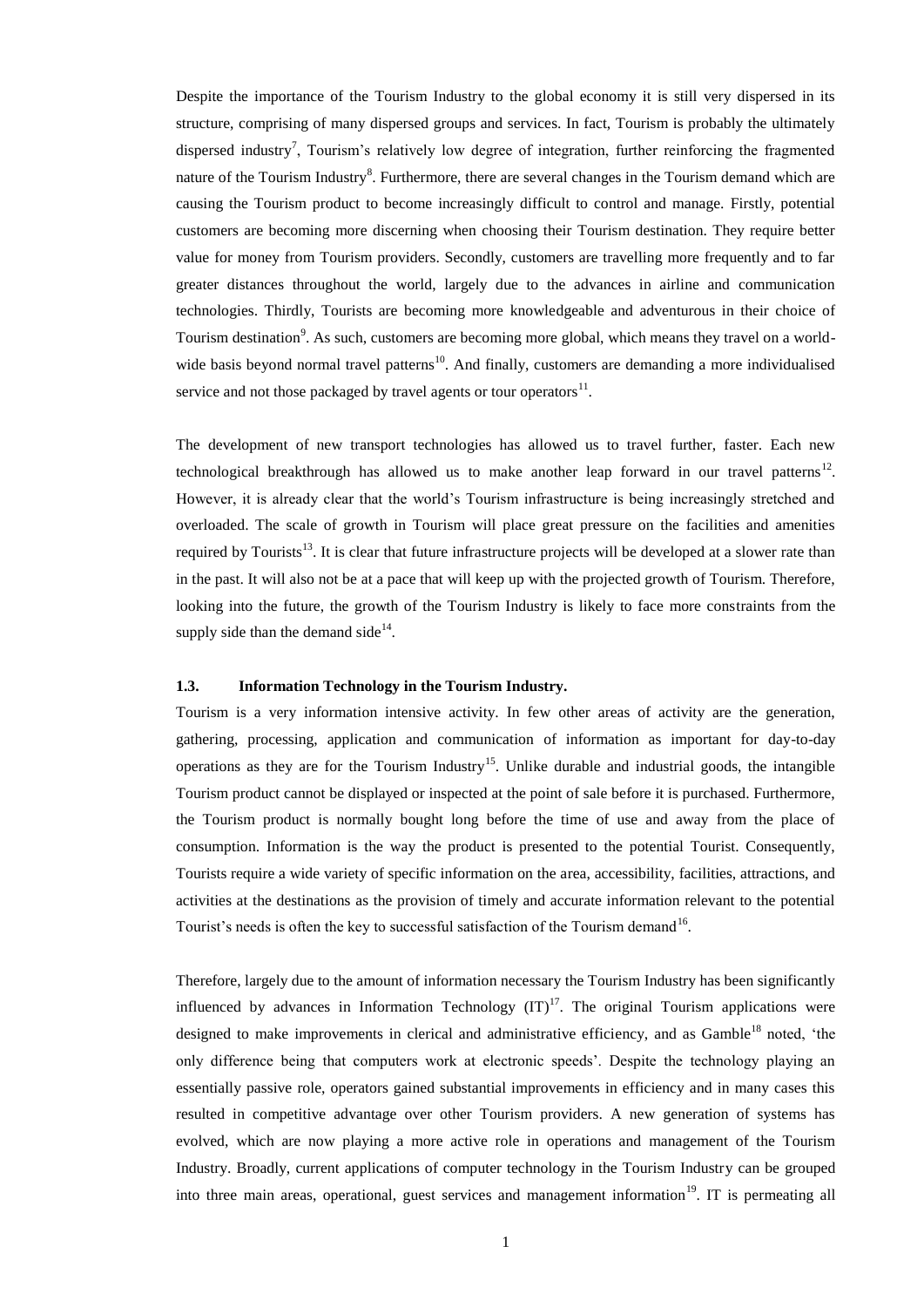sectors of the Tourism Industry to varying degrees. The Tourism product is becoming more dependent on IT, and it is predicted to be more so in the future. More cross-sector alliances, direct links between the provider and the Tourist and the drive towards efficiency will require access to, processing of, and the communication of, large amounts of information. This information will need to be processed faster, more reliably and in more executive format to enable prompt decision-making.

The Tourism product has many interrelated but separate components: the market demand; travel to and from the destination; destination services, attractions and facilities; and the marketing of the product<sup>20</sup>. To these components a fifth could be added, the management of the Tourism product, since the interrelationship between the four traditional components are becoming increasingly complex and IT is playing a more executive role in their management.

# **1.3.1. Tourism Market Demand.**

The key to successfully satisfying Tourism demand is the provision of information to the customer. This information must be timely, accurate and relevant to the customer's needs. In Tourism, the product is largely intangible, perishable, heterogeneous and volatile, and as such, it is the information provided to the potential Tourist which is recognised as being the product<sup>21</sup>. Potential Tourist, therefore, rely on a wealth of information before making a decision.

In providing this information, there is a series of interdependencies evident. The travel agent is often the key link between the Tourism provider and the potential Tourist, since the potential Tourist relies on the travel agent to provide the broad range of information at the point of sale, and the Tourism provider relies on the travel agent to provide the desired information to the Tourist. The travel agent must, therefore, have instant access to the information required if he wishes to satisfy Tourist's demands. In order to provide this information travel agents are installing central reservation system (CRS) terminals of the airlines who have realised the potential of the powerful travel agency network for distributing its product through CRS. Although originally developed to control reservations inventory and efficiently manage airline scheduling, the CRS industry is now much more complex with links to other sectors of the Tourism Industry, such as hotels, car hire companies and Tourist organisations.

#### **1.3.2. Travelling To and From a Destination.**

Travelling to and from the destination is the second element of the Tourism product and is often the largest proportion of the expenditure in the purchase of the whole Tourism product<sup>22</sup>. IT investment has been significant in terms of organisation and scheduling of the trip, but minimal in terms of improving the travel experience in its own right.

# **1.3.3. The Tourism Destination.**

The third component in the Tourism product is the Tourism destination. The Tourism destination uses IT to plan, manage and service its Tourism product at the destination. The future success of the destination is dependent on the utilisation of IT. The main focus of IT in this area has been in the improvement of the tangible facilities offered.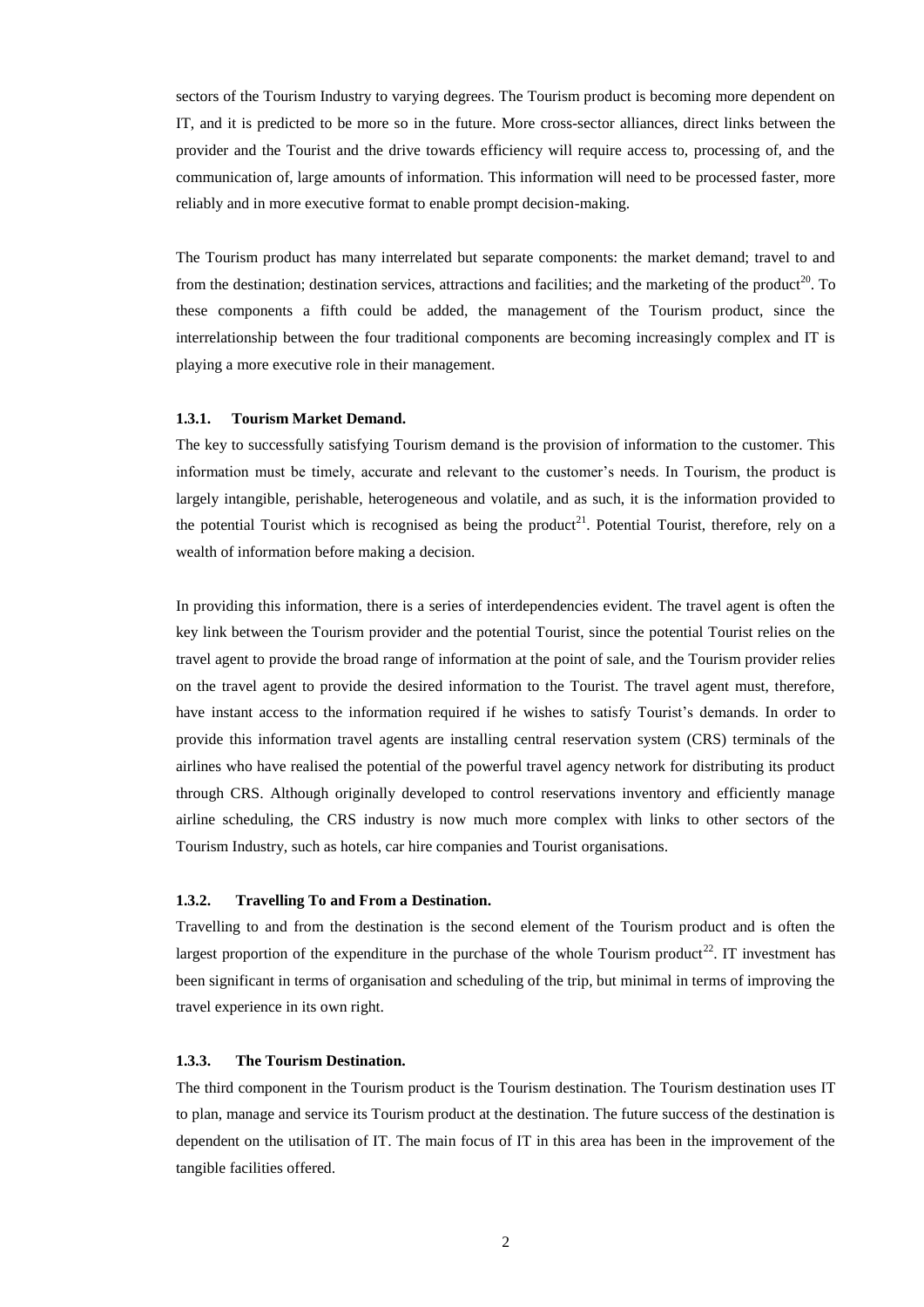## **1.3.4. Marketing of the Tourism Product.**

The fourth component of the Tourism product has received the most attention in terms of investment and research. In the Tourism Industry, potential Tourists are unable to sample the product prior to purchase and must, therefore, learn about the product through the information provided. The better the quality of this information the more likely the potential Tourist will formulate a more realistic impression. In an increasingly global market, both Tourism providers and potential Tourists are dependent on the information provided. Therefore, the effective marketing of Tourism is becoming increasingly dependent on IT. Marketing distribution channels which exist now and in the future can not survive without investment in IT.

### **1.3.5. Management of the Tourism Product.**

With many different sectors and cross-sector alliances forming, a very tight control of the Tourism product is required. Computers and other communication technologies are assisting management to coordinate and control the many inter-dependent sectors of the Tourism product. Management and coordination of the Tourism product through increased investment in IT is improving the efficiency in many sectors of the Tourism Industry.

## **1.4. Applications of Virtual Reality in the Tourism Industry.**

The Tourism Industry has benefited tremendously from the implementation of IT. IT systems govern many aspects of the Tourism product from airline and hotel reservations to multimedia packages designed to market Tourism destinations. It would not be surprising to add VR to the ways that IT affects the Tourism product. This may be due to the fact that the features of the Tourism Industry lend themselves readily to  $VR^{23}$  or because VR employs a vastly different approach to the representation of information. With VR the participants find themselves in the same dimension as, and are immersed within, the information. The Virtual Environment is augmented by various sensory simulations such as sight, sound, and even touch, together with their respective feedback. Therefore, becoming a excellent way to access, conceptualise, and manipulate Tourism information.

The relationship between Tourism and technology has been rapidly evolving. The use of computers within the Tourism Industry has evolved, in a very short period of time, from a simple back-office system to playing an indispensable role in management, marketing and financial analysis. But through VR this relationship has moved one step further to being a tool capable of helping both management and customers to make well-informed decisions. In the field of Tourism, images have been used to promote destinations for a considerable time, either in the form of video films<sup>24</sup> or more recently electronic brochures<sup>25</sup>. Coates<sup>26</sup> imagines travel agents taking their customers on VR tours to any part of the world, exploring in depth the experience before the real trip and reviewing it afterwards. VR has been identified as one of the most exciting technological developments of the future, where different experiences can be created through the use of computer-mediated imaging and graphical environments. Potentially, there is an infinite number of Tourism experiences which VR can simulate. The benefits engendered by VR applications at present manifest themselves in two distinct levels: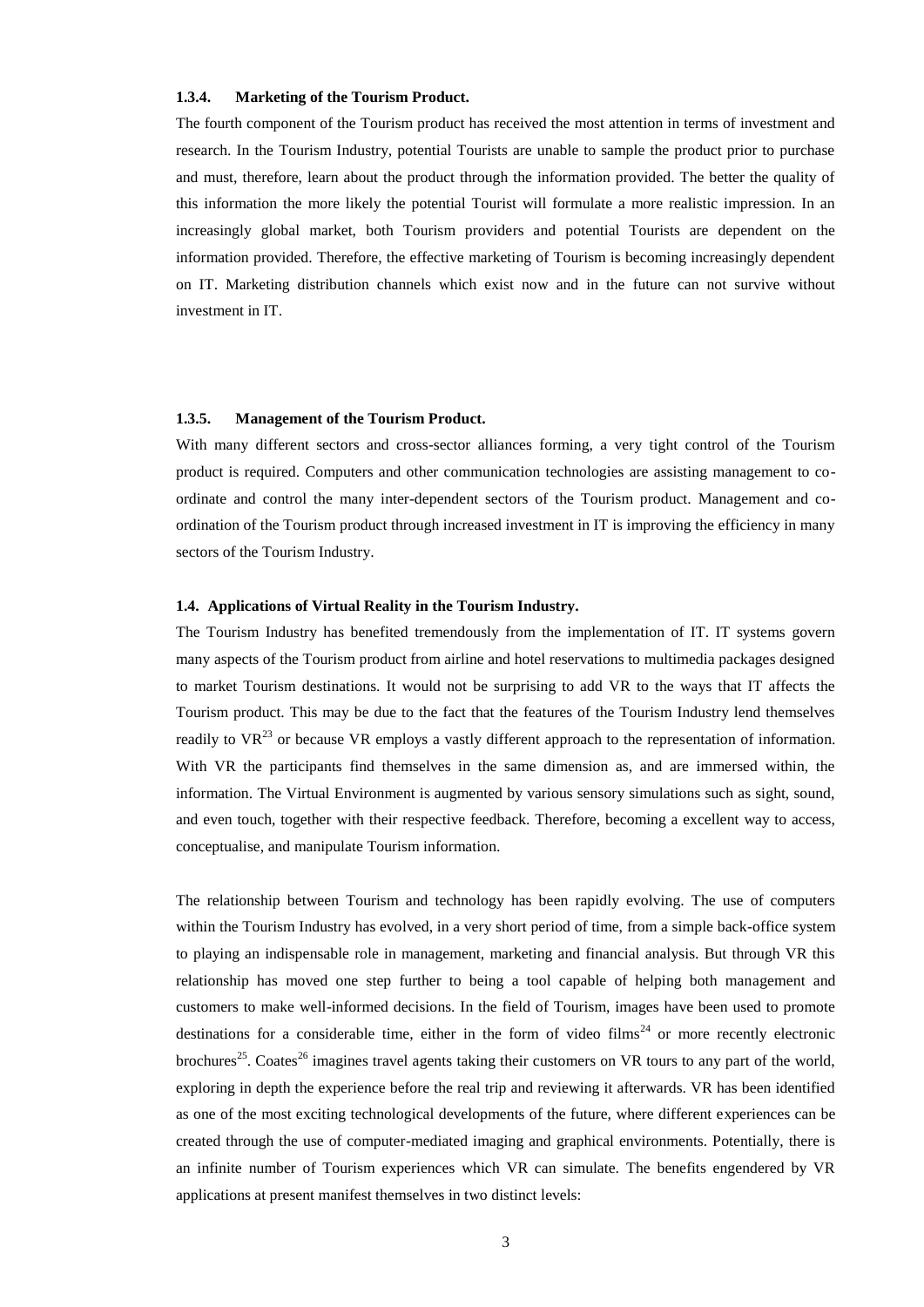- 1. Macro Level concerning Tourism policy and planning.
- 2. Micro Level concerning the provision of information and the marketing of the Tourism product.

### **1.4.1. Tourism Policy and Planning.**

The process of developing a Tourist destination is a long and tedious one. Tourism master plans encompass numerous detailed physical layouts of the destination together with the proposed Tourism infrastructure such as roads, hotels, restaurants, and other service facilities. These amenities are often depicted on paper as 2D representations that do not facilitate the Tourism planners' conceptualisation of the destination<sup>27</sup>. Although digitised representations of the proposed site can be subjected to numerous operations, such as image rotation and enlargement, by CAD programs to achieve conceptual versatility, they are still perceived as  $2D^{28}$ .

When planning a proposed Tourism destination, a 3D representation is necessary in order to obtain a correct perspective of the site. Undesirable elements of the destination's design may not be obvious from 2D representations and, therefore, may be overlooked in the design of such a location. These limitations and drawbacks can be alleviated with the use of VR. All relevant information with regards to the proposed Tourism destination can be incorporated into the computer system. Utilising information such as the geographical layout of the site, the infrastructure and Tourist activities, a designer can generate a Virtual Tourist destination which Tourism planners can enter and, more importantly, interact with in realtime. With these tools planners can analyse the layout of the proposed infrastructure. Each destination can, therefore, be changed or adapted in order to determine the most appropriate layout for the proposed destination. With this approach to Tourism destination development previously unforeseen discrepancies can now be discovered prior to any real expenditure. Therefore, VR has the potential to serve as an invaluable tool in the formulation of Tourism policy and in the Tourism planning process.

## **1.4.2. Information Provision and Marketing of the Tourism Product.**

Traditional methods of Tourist information could be enhanced by VR. VR can serve as an invaluable method of providing necessary information to potential Tourists and, therefore, act as a marketing tool for the Tourism Industry. VR systems have the ability to provide potential Tourists with the opportunity to experience destinations and their respective attractions and facilities. Traditional sources of Tourism information only provide potential Tourists with short and often rather limited glimpses of Tourism destinations which may be inadequate to enable them to make informed decisions. The underlying significance of VR is its ability to 'bring the experience to the customer' and this virtual experience of the destination will further increase the customer's desire to actually visit the location<sup>29</sup>. The traditional methods of Tourism information possess no involvement on the part of the potential Tourist. This, to an extent, limits their effectiveness as a means of encouraging a potential Tourist to a particular destination.

Most of the exciting developments in destination and product presentation, such as multimedia and VR, are mostly relevant at the information stage, within the search process for a suitable holiday destination as described in Goodall<sup>30</sup> as 'pull' factors<sup>31</sup>. It is in the area of the provision of information and the marketing of the Tourism destination that VR is most useful at present. Therefore, the proposed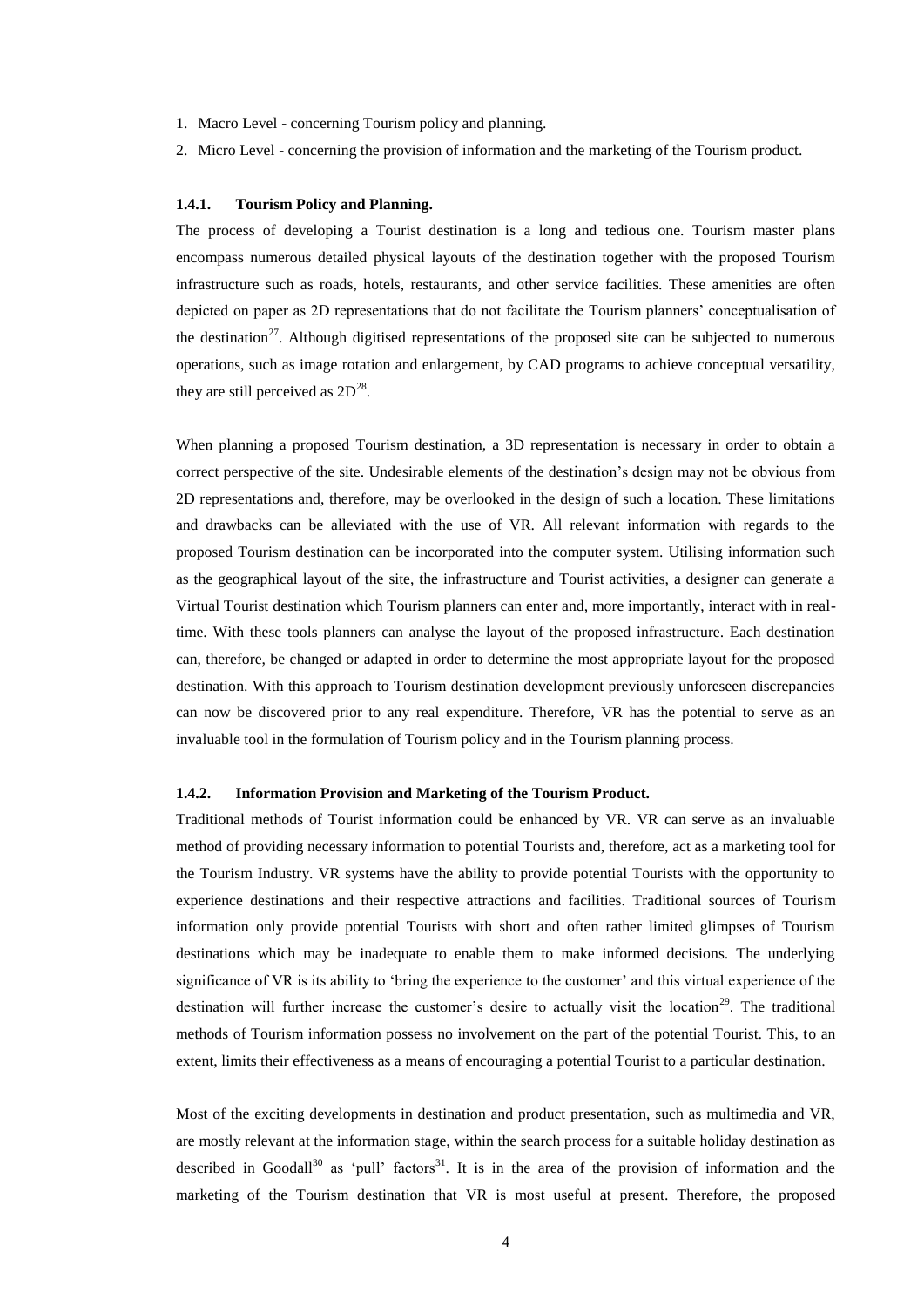application of VR in this dissertation is as a Tourism Information System (TIS) which will include the traditional types of Tourism Information, images, text, sound, animation and video, but will also incorporate a Virtual Environment which will allow the potential Tourist the opportunity to walkthrough the Tourism destination at their own leisure as well as interact with their surroundings. This Virtual Environment will help the Tourist generate realistic impressions and expectations of what to expect at such a destination and, thus, provide them with extra information to make an informed decision on their Tourism destination.

### **1.5. Summary.**

In this paper the importance of Tourism to the global economy, its growth rate, and its dependence on information have been discussed. The Tourism Industry has many interrelated but separate components and these components which becoming increasingly complex have to be managed effectively $32$ . IT is playing an ever increasing role in this management.

Tourists are dependent on accurate, relevant and timely information in order to aid them in their travel decisions. In addition, the Tourism product is largely intangible, perishable, heterogeneous and volatile, and it is, therefore, the information provided to the potential Tourist which is recognised as being the product. The provision of some tangible elements, such as video clips, animation and virtual walkthroughs of Tourism destinations, hotels attractions and local environment can reduce some of the intangibility of the Tourism product, especially for destination-naïve Tourists. For this reason, VR technology is likely to have a major impact on the future of the Tourism Industry. Finally, the uses of VR in the Tourism Industry were discussed.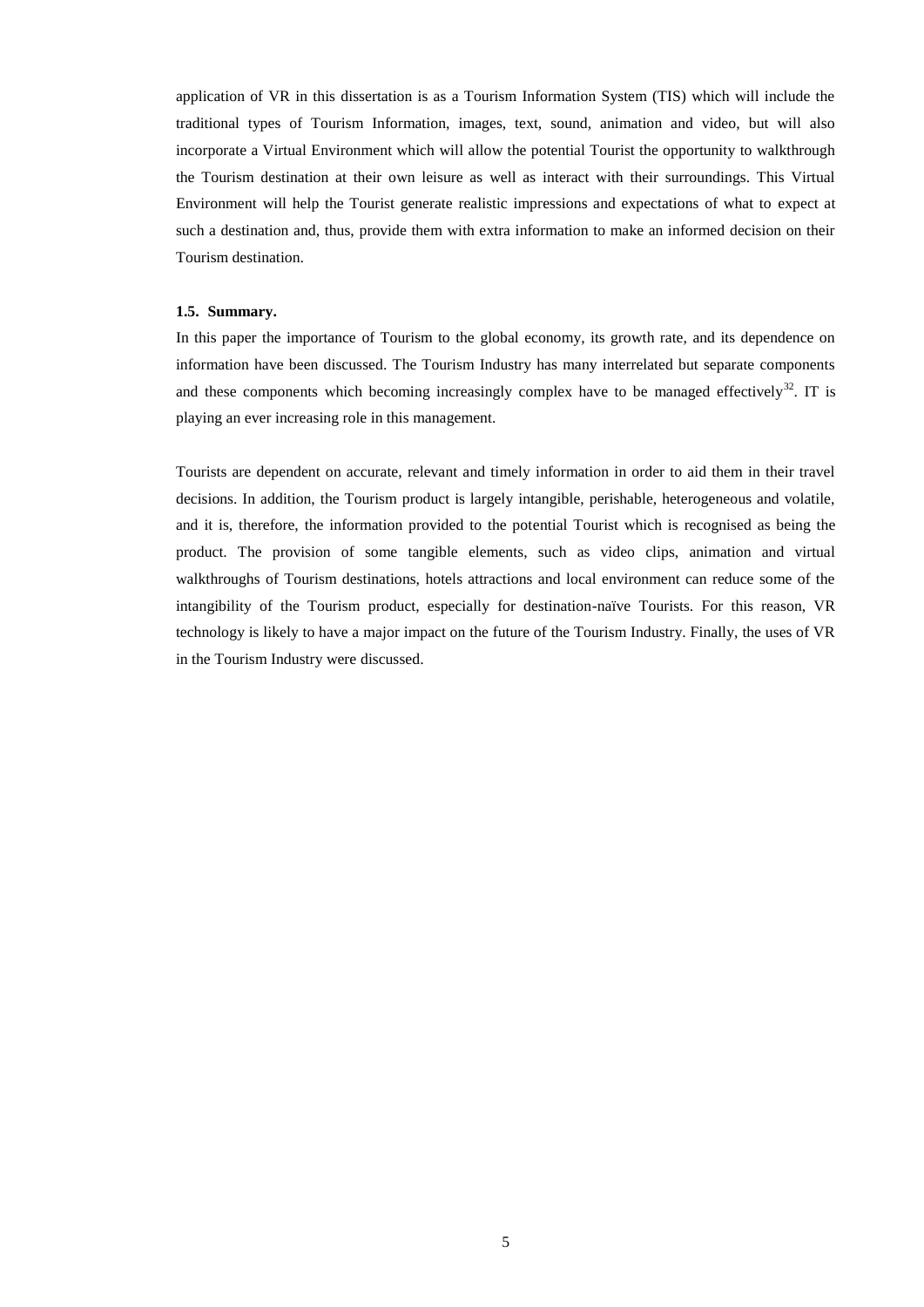# **References**

1

- 1 Schmid, B., **"Electronic Markets in Tourism."** In Proceedings of the International Conference in Innsbruck, Austria, Springer Verlag, 1994.
- <sup>2</sup> Anon., **"1996/7 WTTC Travel and Tourism Report."** World Travel and Tourism Council, 1996.
- <sup>3</sup> Anon., **"1996/7 WTTC Travel and Tourism Report."** World Travel and Tourism Council, 1996.
- <sup>4</sup> Anon., **"1996/7 WTTC Travel and Tourism Report."** World Travel and Tourism Council, 1996.
- <sup>5</sup> Anon., **"1996/7 WTTC Travel and Tourism Report."** World Travel and Tourism Council, 1996.
- <sup>6</sup> Anon., **"International Tourism Overview."** World Tourism Organisation, 1993.
- <sup>7</sup> Archdale, G., **"Computer Reservation Systems and Public Tourist Offices."** Tourism Management, 14 (1), 1993.
- <sup>8</sup> Go, F**., "The Role of Computerised Reservation Systems in the Hospitality Industry."** Tourism Management, 13 (1), 1992.
- <sup>9</sup> Collier, D., **"Expansion and Development of CRS."** Tourism Management, 10 (2), 1989, pp. 86- 88.
- <sup>10</sup> Gamble, P.R., **"Connectivity and Pan-European Marketing."** International Journal of Contemporary International Management 3 (4), 1991, pp. 37-41.
- 11 Collier, D., **"Expansion and Development of CRS."** Tourism Management, 10 (2), 1989, pp. 86- 88.
- <sup>12</sup> Hobson, J., and M. Usyal, "Infrastructure: The Silent Crisis Facing the Future of the Tourism **Industry."** Hospitality Research Journal, 17 (1), 1993.
- <sup>13</sup> Cleverdon, R., "Global Tourism Trends: Influences and Determinants." In World Travel and Tourism Review, Volume 2, Ritchie, J.R., and D. Hawkins (Eds.), CAB International, Wallingford, Oxford: 1992.
- <sup>14</sup> Williams, A.P., and J.S.P. Hobson, "Tourism: The next generation. VR and Surrogate Travel, **is it the Future of the Tourism Industry?"** In Seaton A.V. et al. (Eds.), Tourism: The State of the Art, Chichester, London, 1994.
- <sup>15</sup> Buhalis, D., "Information and Telecommunication Technologies as a Strategic Tool for Small **and Medium Tourism Enterprises in the Contemporary Business Environment."** In Seaton A.V. et al. (Eds.), Tourism: The State of the Art, Chichester, London, 1994.
- <sup>16</sup> Williams, A.P., "Information Technology and Tourism: A Dependent Factor for Future **Survival."** In World Travel and Tourism Review, Vol. 3, Ritchie, J.R., and D. Hawkins (Eds.), CAB International, Wallingford, Oxford, 1993.
- <sup>17</sup> Bennett, M and M. Radburn, **"Information Technology in Tourism; The Impact on the Industry and Supply of Holidays."** In Sinclair, M.T and M.J. Stabler, (Eds.), The Tourism Industry; An International Analysis, Oxford: CAB International. 1991.
- <sup>18</sup> Gamble, P.R., "Small Computers and Hospitality Management." Hutchinson, London, 1984.
- <sup>19</sup> Kasavana, M., and J. Cahill, **"Managing Computer Systems in the Hospitality Industry."** CBI, New York, 1987.
- <sup>20</sup> Mill, R.C. and A.M. Morrison, "The Tourism System: An Introductory Text." Hertfordshire: Prentice-Hall, 1985.
- <sup>21</sup> Bennett, M and M. Radburn, "Information Technology in Tourism; The Impact on the **Industry and Supply of Holidays."** In Sinclair, M.T and M.J. Stabler, (Eds.), The Tourism Industry; An International Analysis, Oxford: CAB International. 1991.
- <sup>22</sup> Hitchins, F., **"The Influence of Technology on U.K. Travel Agents."** Travel and Tourism Analyst, (3), 1991, pp. 88 -105.
- <sup>23</sup> Cheong, R., **"The Virtual Threat to Travel and Tourism."** Tourism Management, Vol. 16, (6), 1995, pp. 417-422.
- <sup>24</sup> Hanefors, M., and L. Larson, "Video Strategies used by Tour Operators." Tourism Management, 14 (1), 1993.
- <sup>25</sup> Archdale, G., "Computer Reservation Systems and Public Tourist Offices." Tourism Management, 14 (1), 1993.
- <sup>26</sup> Coates, J., **"The Future of Tourism: The Effects of Science and Technology."** Vital Speeches of the Day, October, 1992.
- <sup>27</sup> Cheong, R., **"The Virtual Threat to Travel and Tourism."** Tourism Management, Vol. 16, (6), 1995, pp. 417-422.